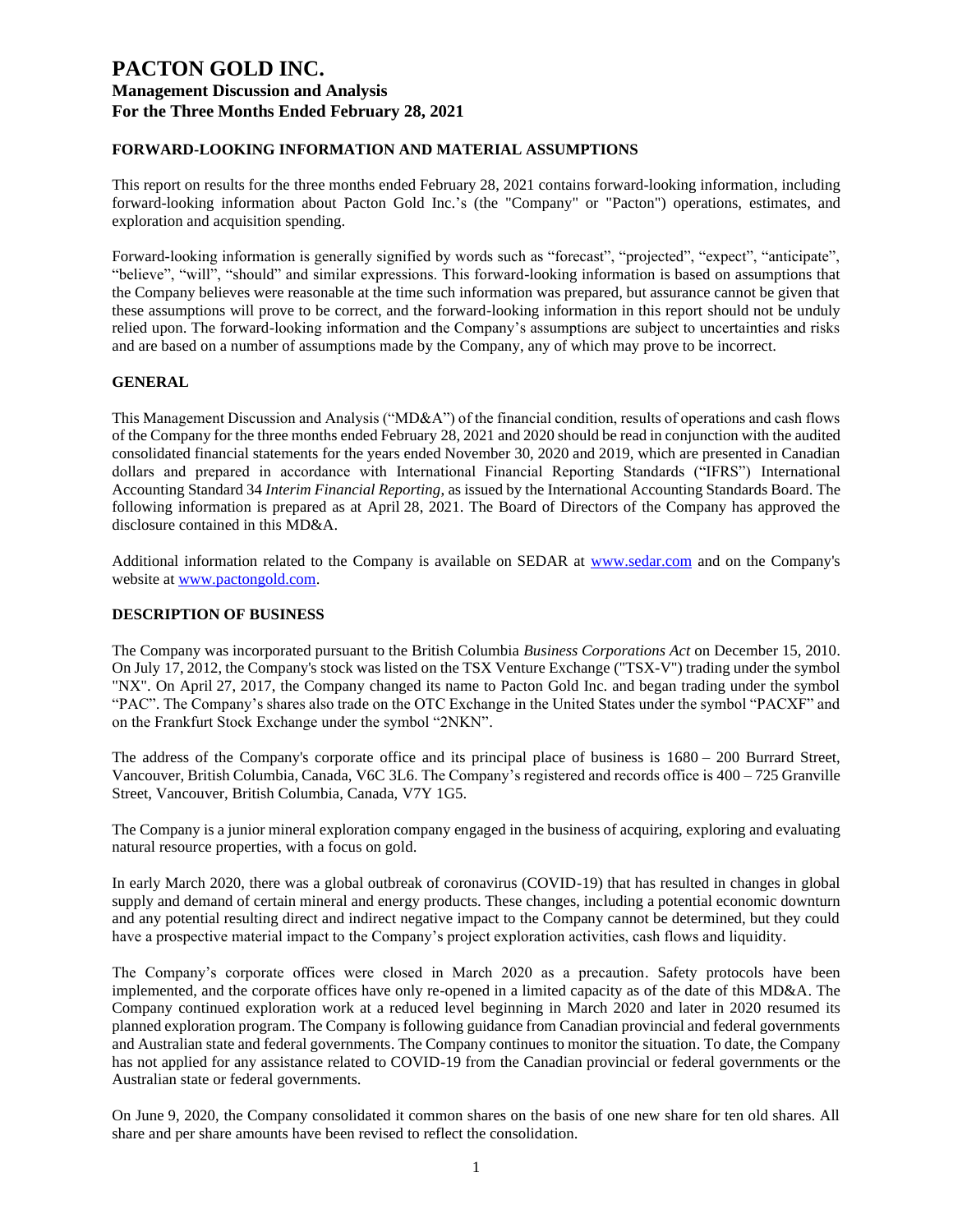# **PACTON GOLD INC. Management Discussion and Analysis**

### **For the Three Months Ended February 28, 2021**

## **EXPLORATION PROJECTS – AUSTRALIA**

#### Pilbara Project

#### **Arrow (Pilbara) Pty. Ltd. ("Arrow Pilbara")**

On May 11, 2018, the Company entered into a share purchase and option agreement whereby the Company could earn up to an 80% interest in Arrow Pilbara, an Australian proprietary limited exploration company. Arrow Pilbara holds two granted tenement licenses and two applications for licenses in the Pilbara Region of Western Australia.

Under the terms of the agreement, the Company was required to make cash payments and issue common shares and common share purchase warrants of the Company to acquire a 51% interest in Arrow Pilbara as follows:

• Issue 108,695 common shares (issued and valued at \$695,652) and 108,695 common share purchase warrants (issued and valued at \$583,761) exercisable into one share at \$3.50 for three years and pay \$445,995 (paid).

To acquire a further 29% interest in Arrow Pilbara, the Company was required to:

- Pay \$250,000 or an equivalent number of common shares based on the five-day trailing volume-weighted average price at the time of issue, subject to a floor price of no lower than \$1.90 per common share; and
- Fund exploration expenditures up to a maximum of \$500,000.

The vendor retains a right to explore for, mine and extract lithium, caesium and tantalum from the property.

A discovery bonus of \$500,000 cash is payable if the Company reports a National Instrument ("NI") 43-101-defined "measured mineral resource" or "inferred mineral resource" of at least 100,000 ounces of gold on the property.

The Company also issued 22,794 common shares valued at \$58,125 as a finder's fee on the transaction.

The acquisition of 51% of Arrow Pilbara has been accounted for as an acquisition of assets and liabilities, as Arrow Pilbara does not meet the definition of a business under IFRS 3 *Business Combinations*. The acquisition of the net assets of Arrow Pilbara was recorded at the fair value of the consideration transferred of \$1,637,538, as detailed above. The net assets acquired were as follows:

| <b>Net Assets Acquired</b>                                    |   |                          |
|---------------------------------------------------------------|---|--------------------------|
| Exploration and evaluation assets<br>Non-controlling interest | S | 3,210,860<br>(1,573,322) |
|                                                               |   | 1,637,538                |

On August 20, 2018, the Company entered into a share purchase agreement to acquire the remaining ownership interest in Arrow Pilbara. Under the terms of the agreement, the Company will acquire the remaining 49% ownership interest in Arrow Pilbara by paying \$1,000,000 (paid) and issuing 200,000 common shares (issued and valued at \$820,000).

The purchase of the remaining 49% interest was accounted for as follows:

| <b>Acquisition of 49% Interest</b>                                       |                          |
|--------------------------------------------------------------------------|--------------------------|
| Additional consideration paid<br>Elimination of non-controlling interest | 1,820,000<br>(1,573,322) |
| Loss on acquisition                                                      | 246,678                  |

On January 6, 2020, the Company surrendered two tenement licenses, which resulted in an impairment charge of \$636,906 for the year ended November 30, 2019.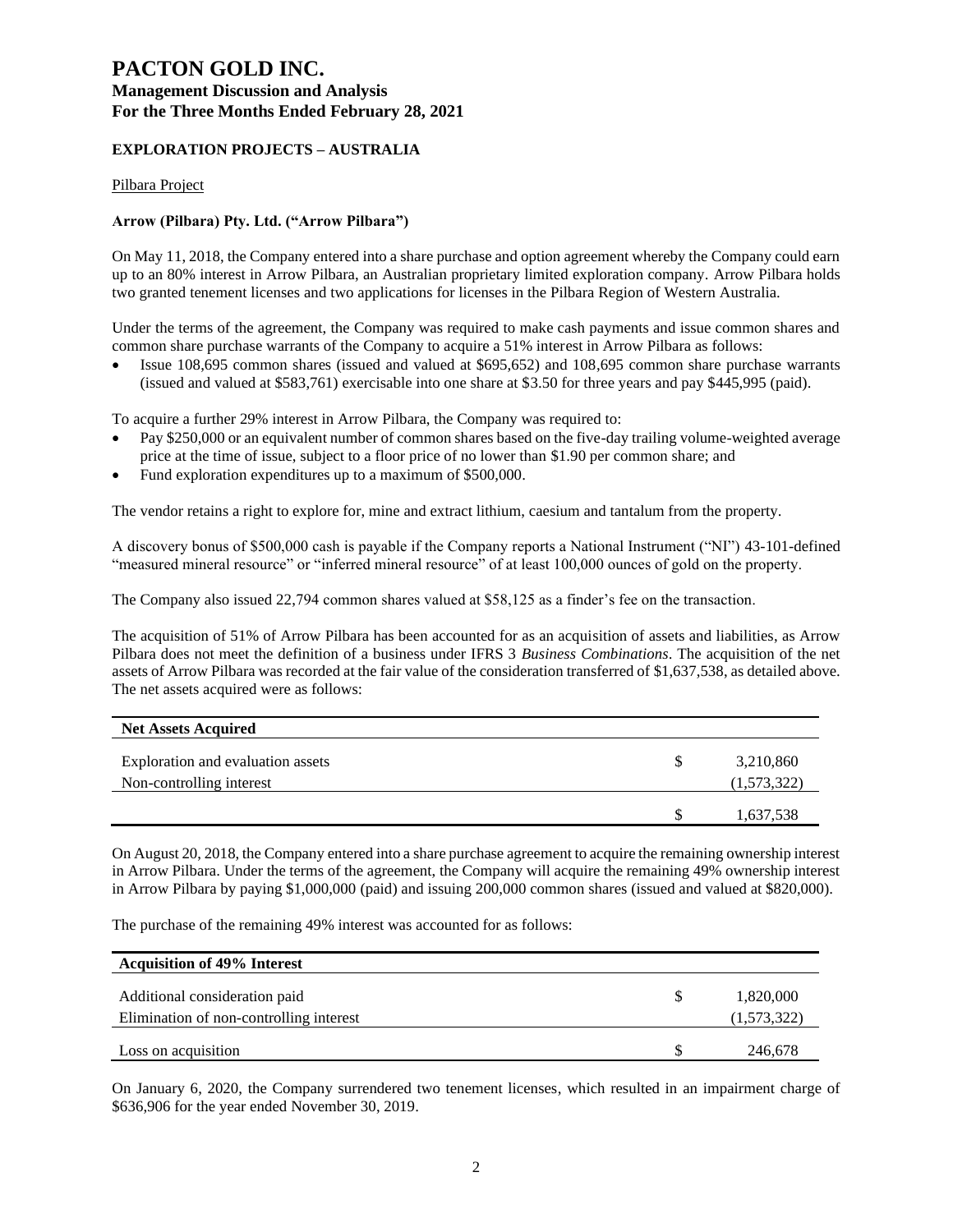On February 16, 2021, the Company sold a 75% interest in the Arrow Pilbara property and the Yandicoogina and Boodalyerrie property. The Company received \$500,000 and 129,721,250 common shares of Raiden Resources Limited, a company listed on the Australian Securities Exchange (valued at \$2,327,503 based on the trading price on February 19, 2021 and net of their put option value for a six-month hold period). The Company will receive a further \$500,000 by February 16, 2022.

The Company retains a 25% carried interest in the Arrow Pilbara property and the Yandicoogina and Boodalyerrie property until the delineation of a mineral resource in accordance with the Joint Ore Reserves Committee 2012 guidelines (or other globally recognized code) of at least 250,000 ounces gold at a minimum grade of one gram per tonne gold across any of the properties. Following that, the parties will be required to enter into a joint venture (or "JV"), under which the Company can contribute proportional to its respective equity interest or dilute.

#### See "**Events Subsequent to February 28, 2021**".

#### **Drummond East Pty. Ltd. ("Drummond East" or "Impact 5")**

On August 15, 2018, the Company entered into a share purchase agreement to acquire a 100% interest in Drummond East, an arm's length Australian exploration company wholly owned by Impact Minerals Ltd. ("Impact"). Drummond East holds seven granted tenement licenses in the Pilbara Region of Western Australia.

Under the terms of the agreement, the Company paid Impact a total of \$350,000 and issued 212,500 common shares of the Company to Impact valued at \$860,625.

In addition, the Company will pay a bonus to Impact of \$500,000 if the Company publishes measured, indicated or inferred gold resources of more than 250,000 ounces on the property. The Company granted Impact a 2% net smelter return royalty ("NSR") in respect of the property. The Company retains an exclusive and unlimited right to purchase back 50% of the NSR from Impact for \$500,000.

The Company paid a finder's fee of 29,187 common shares (issued and valued at \$145,938).

The acquisition of Drummond East has been accounted for as an acquisition of assets and liabilities, as Drummond East does not meet the definition of a business under IFRS 3. The acquisition of the net assets of Drummond East was recorded at the fair value of the consideration transferred of \$1,356,563, as detailed above. The net assets acquired consisted entirely of exploration and evaluation assets.

On January 6, 2020, the Company surrendered three tenement licenses, which resulted in an impairment charge of \$629,073 for the year ended November 30, 2019.

At November 30, 2020, the Company decided not to complete expenditure on three additional tenement licenses. An impairment charge of \$644,600 has been recorded effective November 30, 2020.

#### **Friendly Creek**

On August 11, 2018, the Company entered into a tenement sale agreement to acquire 100% of the Friendly Creek exploration license and mining leases in the Pilbara Region of Western Australia.

Under the terms of the agreement, the Company purchased a 100% interest in Friendly Creek by paying the vendors a total of \$25,000 (paid) and issuing to the vendors 250,000 common shares of the Company (issued on March 15, 2019 and valued at \$562,500).

#### **Yandicoogina and Boodalyerrie**

On September 25, 2018, the Company entered into a tenement sale agreement to acquire 100% of both the Yandicoogina and Boodalyerrie exploration licenses and mining leases from Gardner Mining Pty. Ltd. ("Gardner Mining"), an Australian proprietary limited exploration company.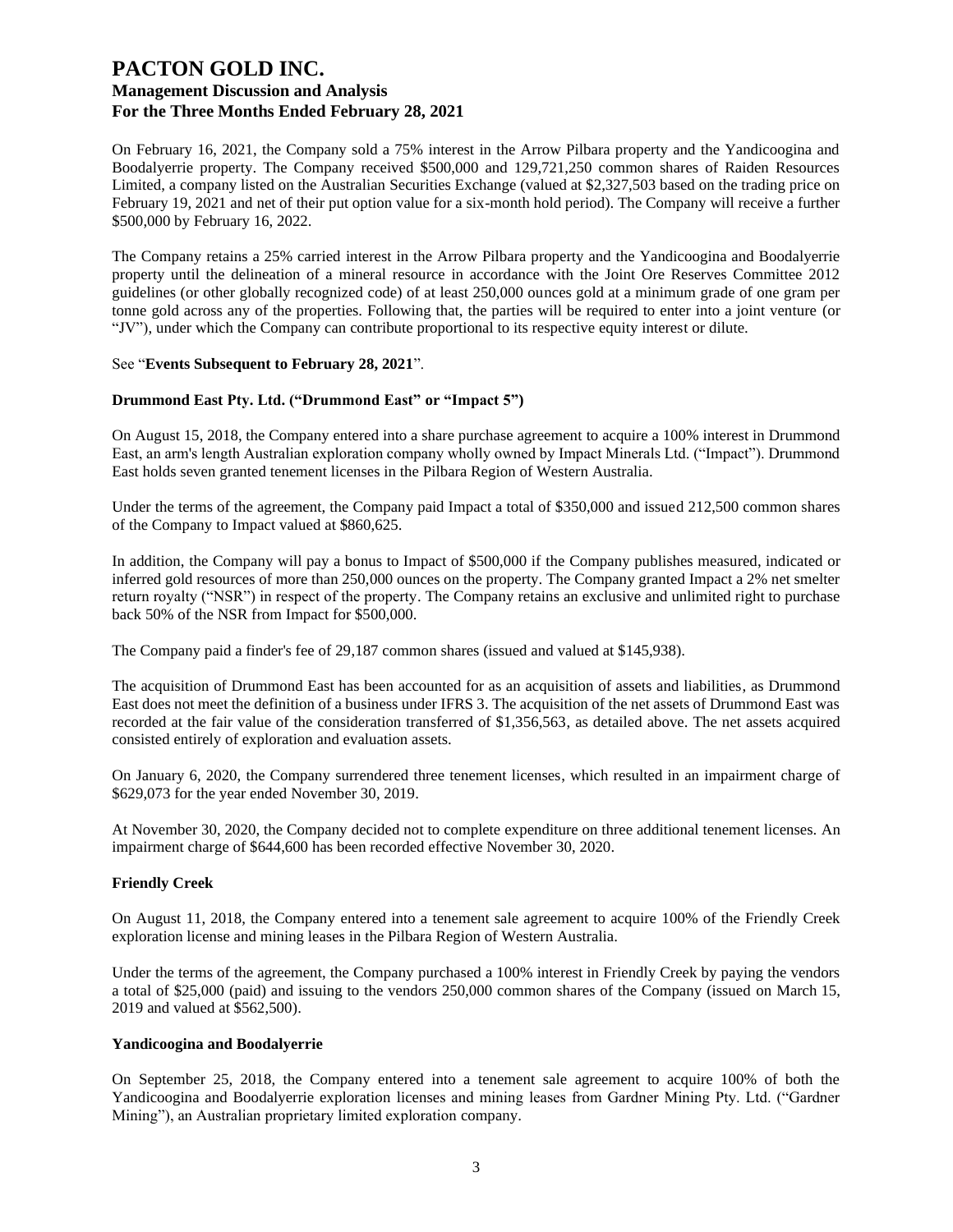Under the terms of the agreement, the Company purchased a 100% ownership interest in projects by paying Gardner Mining \$25,000 (paid) and issuing to Gardner Mining 300,000 common shares of the Company (issued on March 8, 2019 and valued at \$720,000).

On February 16, 2021, the Company sold a 75% interest in Yandicoogina and Boodalyerrie. See **Arrow (Pilbara) Pty. Ltd.** above and "**Events Subsequent to February 28, 2021**".

#### **Golden Palms Project**

On November 5, 2018, the Company entered into a tenement sale agreement to acquire the Golden Palms tenement license in Western Australia.

Under the terms of the agreement, Pacton can purchase 100% of the property by paying a total of \$100,000 (paid) and issuing 40,000 common shares on completion of the transaction (issued and valued at \$40,000).

#### **Hong Kong Project**

On November 23, 2018, the Company entered into a tenement sale agreement to acquire a 70% interest in the Hong Kong project from Clancy Exploration Ltd. ("Clancy"), an Australian Securities Exchange-listed exploration company.

Under the terms of the agreement, the Company purchased a 70% interest in the Hong Kong project by paying Clancy \$200,000 (paid) and issuing to Clancy 378,061 common shares of the Company (issued and valued at \$1,323,215). In addition, the Company issued 30,000 common shares valued at \$82,500 as a finder's fee on the project.

Upon completion of the acquisition, the Company and Clancy will enter into a joint venture, with Pacton acting as operator of the Hong Kong project. A minimum of Australian ("AUD") \$520,000 must be spent by the Company within two years of completion of the transaction. Clancy will be free carried with respect to expenditures until a decision to mine is made unanimously by both parties.

At November 30, 2020, the Company decided not to complete expenditure on the tenement license. An impairment charge of \$1,624,322 has been recorded effective November 30, 2020.

#### **Keras Project**

On October 18, 2018, the Company entered into a grant of gold rights agreement to acquire the conglomerate gold rights of Calidus Resources Ltd. ("Calidus") in both the Marble Bar sub basin and the northeast Pilbara sub basin of Western Australia's Pilbara craton.

Under the terms of the agreement, the Company will acquire the gold rights by paying \$10,000 (paid) and issuing Calidus or its nominees 700,000 common shares of the Company (issued and valued at \$1,925,000) and deferred compensation of 300,000 additional common shares of the Company (issued and valued at \$330,000). A minimum of AUD \$55,000 must be spent by the Company on each anniversary of the completion of the transaction.

On January 6, 2020, the Company decided not to pursue further exploration on the project. An impairment charge of \$2,221,479 has been recorded effective November 30, 2019.

#### **Tardarinna Project**

On March 22, 2019, the Company entered into a tenement sale agreement to acquire the Tardarinna tenement license in Western Australia.

Under the terms of the agreement, the Company acquired a 100% interest in the property by issuing 125,000 common shares on completion of the transaction (issued and valued at \$281,250).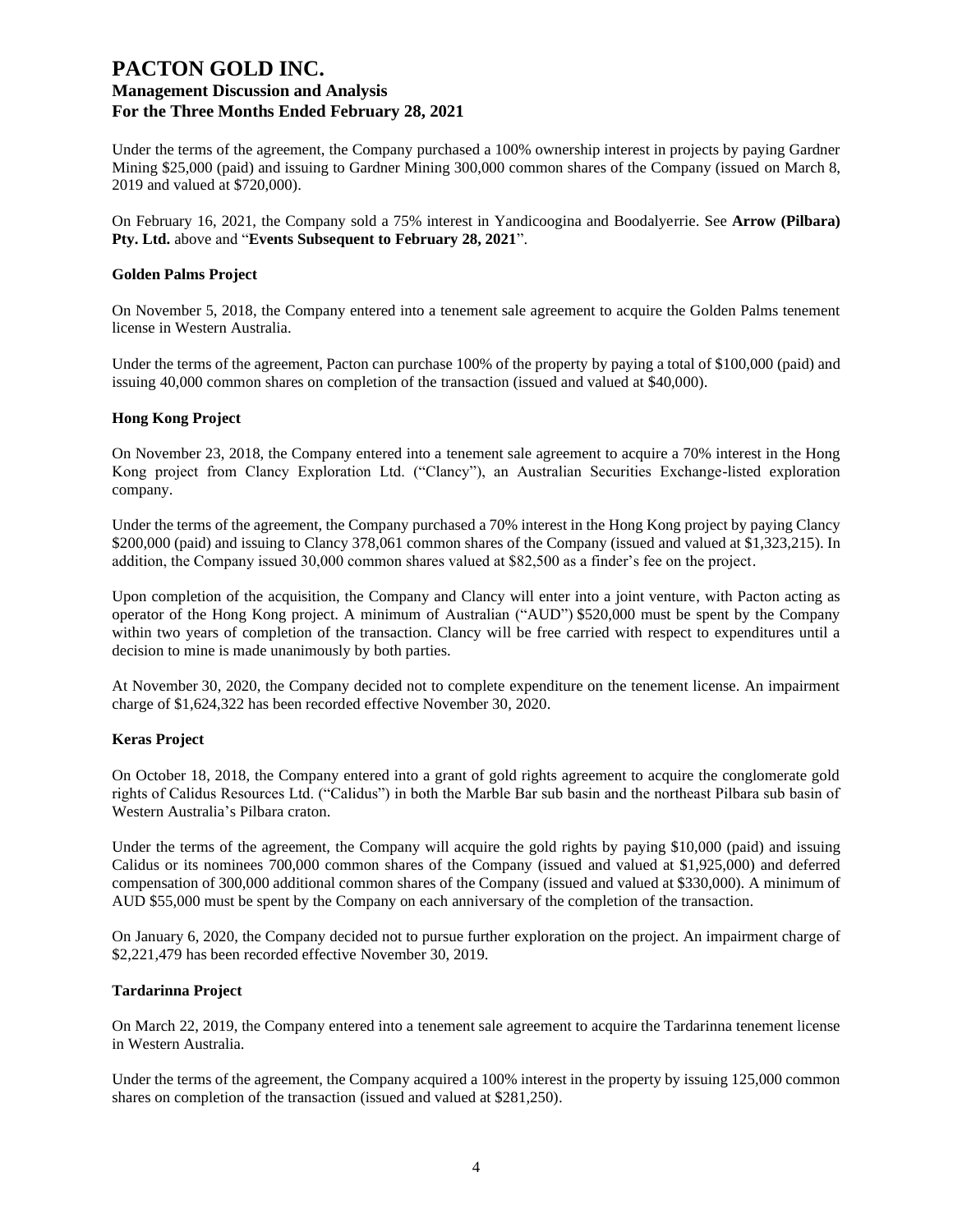### **Sandstorm Royalties**

On May 25, 2020, the Company entered into an agreement with Sandstorm Gold Ltd. ("Sandstorm"), whereby the Company granted Sandstorm a 1% NSR on all the tenements owned by Pacton in Australia for \$81,819. The tenements covered are part of Arrow Pilbara, Friendly Creek, Yandicoogina and Boodalyerrie, Golden Palms Project, Hong Kong Project and Tardarinna Project above. The Company also assigned its royalty buyback on Drummond East to Sandstorm.

#### **Exploration on the Pilbara Project**

In October 2019, geological prospecting and sampling programs were conducted on Pacton's Impact 5 and Boodalyerrie projects, and the southwest (Arrow South) and southeast (Friendly Creek, Hong Kong and Golden Palms) portions of the large Egina area project. Geological mapping and sampling were carried out to establish a geochemical reference dataset on the Impact 5 tenement, located 17 kilometres (or "km") northwest of Novo Resources Corp.'s Beaton's Creek project. The October 2019 exploration at the Egina projects consisted of geological sampling of gravel deposits on the southern Egina tenements and leases, and also on the large Arrow South tenement to establish geochemical datasets for more advanced exploration. At Boodalyerrie, located 120 km southeast of Marble Bar, mapping and vein sampling was undertaken in areas of complex vein stockworking, preliminary to a planned 2020 detailed mapping and sampling program.

An early 2020 exploration program was cancelled due to Western Australian COVID-19 travel and activity restrictions.

In October 2020, a two-team mapping and 500-sample gravel and regolith program was completed. The program objective was to conduct reconnaissance surveys on the northern part of the North Arrow project to identify structural and geochemical extensions of layered orogenic gold deposits that occur along the southwestern terminus of the Wohler Shear Zone. Several deposits of this type are now recognized, including the De Grey's recently discovered HEMI deposit.

### **EXPLORATION PROJECTS – CANADA**

### Red Lake Project

On May 23, 2017, the Company entered into an option agreement to earn a 100% interest in 14 mineral claims in the Red Lake Mining District, located in Ontario. Under the terms of the agreement, the Company was required to make cash payments and issue common shares of the Company as follows:

- Issue 30,000 common shares of the Company (issued and valued at \$42,000) and pay \$16,000 (paid) within five days of approval by the TSX-V, which was received on May 26, 2017;
- Pay \$12,000 on or before May 26, 2018 (paid);
- Pay \$16,000 on or before May 26, 2019 (paid); and
- Pay \$26,000 on or before May 26, 2020 (paid).

The claims are subject to an underlying 2% NSR.

On May 23, 2017, and as amended November 23, 2017, June 14, 2018 and May 22, 2019, the Company entered into an additional option agreement to earn a 100% interest in 30 additional mineral claims in the Red Lake Mining District, located in Ontario. Under the terms of the agreement, the Company was required to make cash payments and issue common shares of the Company as follows:

- Issue 250,000 common shares of the Company (issued and valued at \$350,000) within five days of approval by the TSX-V, which was received on May 26, 2017;
- Pay \$20,000 on or before June 30, 2018 (paid);
- Pay \$80,000 on or before January 31, 2019 (paid); and
- Pay  $$150,000$  on or before June 30, 2019 (paid).

The vendors retain a 2.5% NSR, of which two-fifths (1%) can be repurchased by the Company for \$1,500,000. On October 25, 2018, one of the vendors became a director of the Company.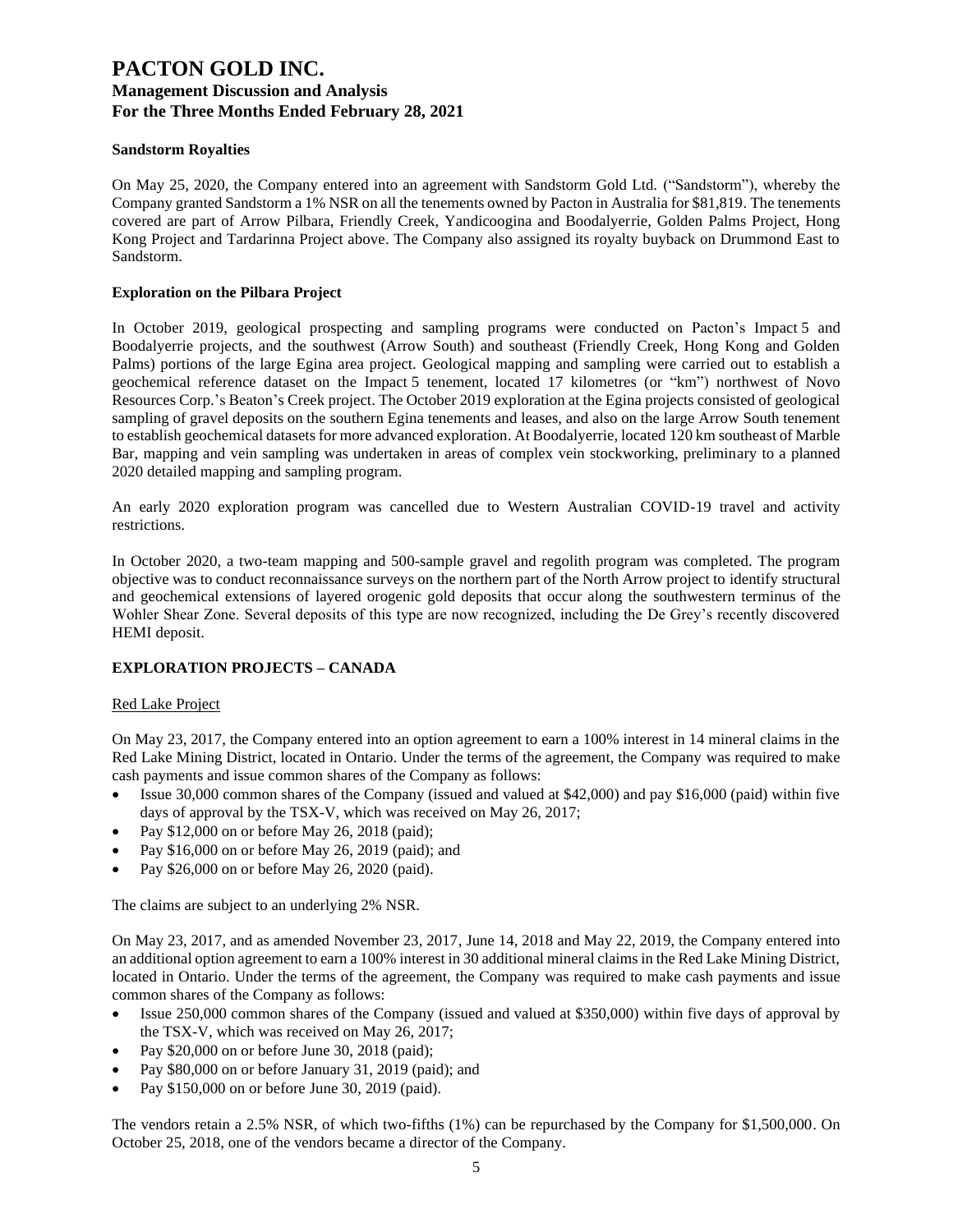On November 1, 2018, the Company entered into an option agreement to earn a 100% interest in 12 mineral claims in the Red Lake Mining District, located in Ontario. Under the terms of the agreement, the Company was required to make cash payments and issue common shares of the Company as follows:

- Pay \$15,000 on or before November 6, 2018 (paid);
- Pay \$15,000 (paid) and issue 10,000 common shares of the Company (issued and valued at \$25,500) within five days of approval by the TSX-V, which was received November 19, 2018;
- Pay \$40,000 (paid) and issue 7,500 common shares of the Company on or before November 19, 2019 (issued and valued at \$7,875); and
- Pay \$40,000 (paid) and issue 7,500 common shares of the Company on or before November 19, 2020 (issued and valued at \$7,425).

The vendors retain a NSR that ranges from 0.25% to 2.25%, of which one-half can be repurchased by the Company for \$250,000.

On January 29, 2019, the Company entered into an agreement to acquire a 100% interest in additional mineral claims in the Red Lake Mining District, located in Ontario. The Company issued 19,231 common shares on February 6, 2019 valued at \$48,077. The claims are subject to a NSR ranging from 0.25% to 2.25%, of which a portion can be repurchased by the Company for \$250,000.

On February 12, 2019, the Company entered into an agreement to acquire a 100% interest in additional mineral claims in the Red Lake Mining District, located in Ontario. The Company paid \$15,000 and on February 28, 2019 issued 7,500 common shares valued at \$19,125. The claims are subject to a 2% NSR, of which one-half can be repurchased by the Company for \$200,000.

On February 20, 2019, the Company entered into an option agreement to acquire a 100% interest in additional mineral claims in the Red Lake Mining District, located in Ontario. Under the terms of the agreement, the Company must make cash payments and issue common shares of the Company as follows:

- Pay up to \$30,000 on behalf of the vendor for exploration expenditures (paid);
- Issue 12,500 common shares of the Company within five days of approval by the TSX-V, which was received March 5, 2019 (issued and valued at \$31,250);
- Pay \$50,000 (paid) and issue 10,000 common shares of the Company on or before March 5, 2020 (issued and valued at \$8,500); and
- Pay \$50,000 (paid) and issue 12,500 common shares of the Company on or before March 5, 2021 (issued subsequent to February 28, 2021 and valued at \$9,750).

The claims are subject to a 0.25% to 1.75% NSR, of which a portion can be repurchased by the Company at a rate of \$250,000 for each 0.25% portion that is repurchased.

On March 13, 2019, the Company entered into an option agreement to acquire a 100% interest in additional mineral claims in the Red Lake Mining District, located in Ontario. Under the terms of the agreement, the Company must make cash payments and issue common shares of the Company as follows:

- Pay up to \$40,000 on behalf of the vendor for exploration expenditures (paid);
- Issue 10,000 common shares of the Company within five days of approval by the TSX-V, which was received March 21, 2019 (issued and valued at \$23,000);
- Pay \$50,000 (paid) and issue 10,000 common shares of the Company on or before March 21, 2020 (issued and valued at \$6,000); and
- Pay \$50,000 (paid subsequent to February 28, 2021) and issue 12,500 common shares of the Company on or before March 21, 2021 (issued subsequent to February 28, 2021 and valued at \$10,875).

The claims are subject to a 2.5% NSR, of which one-half can be repurchased by the Company for \$2,000,000.

On April 23, 2019, the Company entered into an option agreement to acquire a 100% interest in additional mineral claims in the Red Lake Mining District, located in Ontario. Under the terms of the agreement, the Company was required to make cash payments and issue common shares of the Company as follows:

• Pay \$30,000 (paid) and issue 10,000 common shares of the Company (issued and valued at \$16,500) within five days of approval by the TSX-V, which was received on May 6, 2019;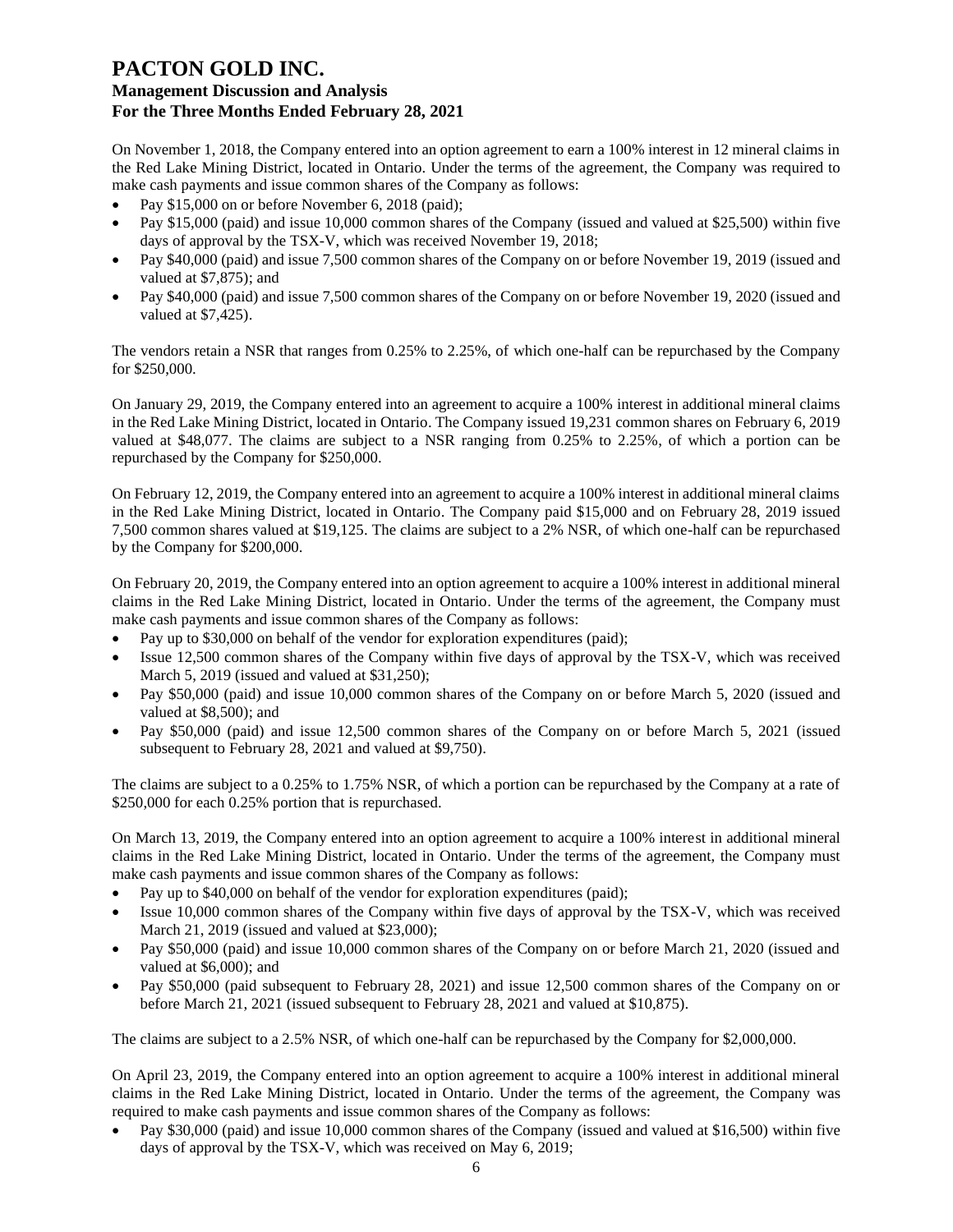- Pay \$30,000 (paid) and issue 15,000 common shares of the Company on or before May 6, 2020 (issued and valued at \$11,250); and
- Pay \$30,000 (paid) on or before May 6, 2021.

On July 23, 2019, the Company entered into two agreements to acquire 100% interests in additional mineral claims in the Red Lake Mining District, located in Ontario. Under the terms of each agreement, the Company must make a cash payment of \$100,000 and issue 40,000 common shares of the Company upon approval by the TSX-V. A total of \$200,000 was paid and 80,000 common shares were issued and valued at \$140,000.

On October 22, 2019, the Company entered into an option agreement to acquire a 100% interest in additional mineral claims in the Red Lake Mining District, located in Ontario. Under the terms of the agreement, the Company must make cash payments and issue common shares of the Company as follows:

- Pay \$35,000 (paid) and issue 15,000 common shares of the Company within five days of approval by the TSX-V, which was received November 6, 2019 (issued and valued at \$16,500);
- Pay \$22,500 (paid) and issue 15,000 common shares of the Company on or before November 6, 2020 (issued and valued at \$14,850);
- Pay \$22,500 and issue 15,000 common shares of the Company on or before November 6, 2021;
- Pay \$22,500 and issue 15,000 common shares of the Company on or before November 6, 2022; and
- Pay \$22,500 and issue 15,000 common shares of the Company on or before November 6, 2023.

The claims are subject to a 0.25% to 2.25% NSR, of which one-half may be repurchased by the Company for \$1,000,000.

On April 1, 2020, the Company accepted a purchase agreement with TomaGold Corporation ("TomaGold"), whereby the Company will acquire all of TomaGold's interest, being 39.5%, in a joint venture it currently holds with Evolution Mining and Newmont Corporation (formerly GoldCorp Inc. when TomaGold entered into the joint venture) on the Sidace Property, located in the Red Lake Mining District in Ontario.

Under the terms of the agreement, the Company must pay and issue the following to TomaGold:

- Upon final acceptance of the transaction by the TSX-V, pay \$250,000 (paid) and issue 1,000,000 common shares (issued and valued at \$750,000);
- Within six months of TSX-V acceptance, pay \$250,000 (paid) and issue \$800,000 worth of common shares at a price per share equal to the greater of \$1.60 and the five-day volume weighted average price of the Company's shares immediately preceding the date of issuance (issued 500,000 shares); and
- Upon the Company filing a NI 43-101 technical report on the property showing a gold resource estimate of 750,000 ounces or greater of gold, issue 416,666 common shares or pay \$500,000.

On April 23, 2020, the Company entered into an option agreement to acquire a 100% interest in additional mineral claims in the Red Lake Mining District, located in Ontario. Under the terms of the agreement, the Company must make cash payments and issue common shares of the Company as follows:

- Pay \$15,000 (paid) and issue 25,000 common shares of the Company on or before April 30, 2020 (issued and valued at \$20,000);
- Pay \$15,000 (paid) and issue 15,000 common shares (issued and valued at \$13,950) of the Company on or before April 30, 2021; and
- Pay \$25,000 (paid) and issue 15,000 common shares (issued and valued at \$13,950) of the Company on or before April 30, 2022.

The claims are subject to a 1.5% NSR, of which one-half may be repurchased by the Company for \$500,000.

On April 24, 2020, the Company entered into an option agreement to acquire a 100% interest in additional mineral claims in the Red Lake Mining District, located in Ontario. Under the terms of the agreement, the Company must make cash payments and issue common shares of the Company as follows:

• Pay \$6,000 (paid) and issue 10,000 common shares of the Company on or before April 30, 2020 (issued and valued at \$8,000);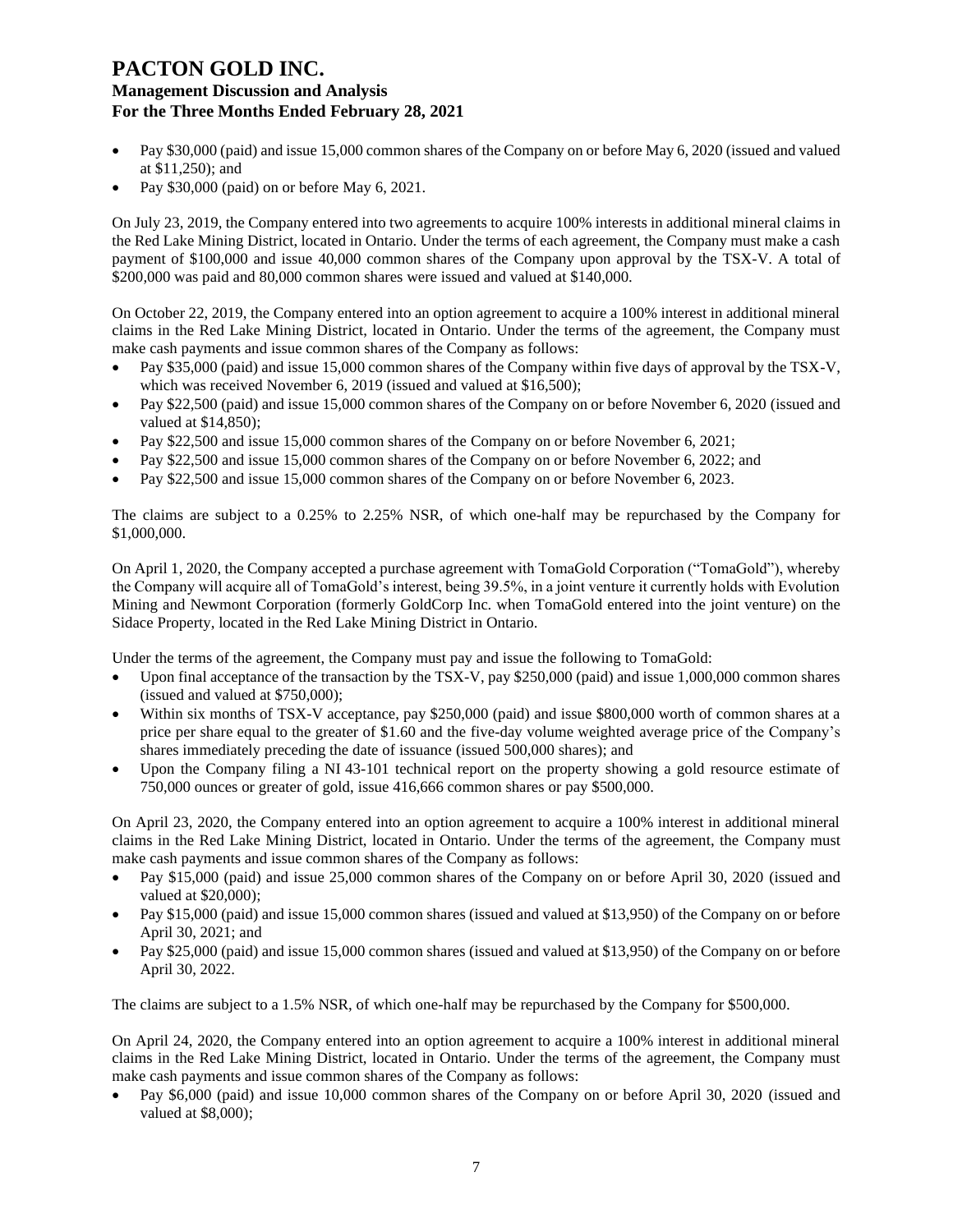- Pay \$10,000 and issue 10,000 common shares of the Company on or before April 30, 2021 (issued subsequent to February 28, 2021 and valued at \$7,900); and
- Pay \$20,000 and issue 10,000 common shares of the Company on or before April 30, 2022.

The claims are subject to a 1.5% NSR, of which one-half may be repurchased by the Company for \$400,000.

On May 25, 2020, the Company entered into an agreement with Sandstorm, whereby the Company granted Sandstorm a 0.5% to 1% NSR on certain mineral claims owned by the Company in Red Lake, and certain mineral claims in which the Company was currently earning an interest in Red Lake. As of February 28, 2021, the Company has received \$136,365 for the mineral claims it owns. Sandstorm has agreed to pay an additional \$81,819 once the Company has earned a 100% interest in the remaining Red Lake mineral claims. The Company also assigned its royalty buybacks on all Red Lake agreements to Sandstorm.

On June 24, 2020, the Company announced the commencement of fieldwork for the 2020 exploration program at its Red Lake project in Ontario. Working with AI specialists, Windfall Geotek, Pacton has identified five priority target areas, including the Carricona East target, where recent reconnaissance drilling hit mineralization, including 17.2 g/t Au over 0.5 metres (or "m") at shallow depth (see below). The program will include drilling, as well as regional soil sampling and geophysics.

The first phase of drilling on the Red Lake project was completed, with highlights including a near surface interval of 17.2 g/t Au over 0.5 m at Carricona and the successful delineation of interpreted structure through the MD Corridor South Fault. The first phase of drilling began at Carricona due to the surface showing present and ease of access while the LP extension fault locations required access trails to be established. The interpreted LP extension has been consistently identified in drilling along a 5-kilometre length, marked by intense silicification and quartz vein stockworks with variable amounts of sulphide mineralization. A series of 10 stratigraphic holes were drilled across the interpreted location of the southern LP fault extension. All of the holes encountered a well-developed fault and variable widths of associated alteration, quartz veining and sulphide mineralization with no significant elevated Au values. A further three holes were completed along the northern parallel fault and are awaiting final ICP analysis due to the presence of sphalerite and broad alteration, as pictured below. Phase 2 drilling continues to vector in on potential Au targets within the Madsen-Dixie Fault corridor, building on Phase 1 drilling in combination with further geophysical, ground programs and AI targets, as described above.

On July 23, 2020, the Company announced a new expansion drill program at the Sidace JV project in Red Lake. Pacton (39.5% interest) and JV partner, Evolution Mining (60.5% interest), have approved a \$2.44 million exploration program that includes 11,500 m of drilling, together with re-logging and re-sampling historic drill core and geophysics. Both Pacton and Evolution Mining will be contributing to the program budget, and Pacton will run the program as operator.

On September 15, 2020, the Company announced completion of high-resolution airborne magnetic surveys on certain properties within the Company's Red Lake project. Initial survey results have defined multiple prospective areas of folding and faulting, most notably at the Gullrock property (a part of the Red Lake project).

On April 14, 2021, the Company announced completion of its winter drill programs at its Sidace and Red Lake gold projects:

- On the Sidace Property, all three winter drill program phases were completed for a total of 11,575 m in 18 holes. There were strong results from Phase 1. Assays included high-grade and widespread mineralization with significant results. Phases 2 and 3 drilling targeted the extension of Upper Duck and Anderson zones and encountered geology indicative of known mineralized zones for which assays are pending. Following receipt of assays, Pacton will prioritize the next round of drill targets to be tested during the next phase of exploration.
- On the Red Lake Project, the winter drill campaign has been completed for a total of 8,919 m drilled in 24 holes for which assays are pending. Pacton will begin an extensive summer surface exploration campaign, including approximately 8,000 soil samples, prospecting, till sampling, mapping and outcrop stripping. These initiatives will advance the project by enhancing targeting for existing prospects and generating additional drill targets for the next winter drill campaign. Surface crews will mobilize to the project in May 2021. Following receipt of assays, Pacton will complete the evaluation of drill hole geology, together with results from the upcoming summer surface program to refine drill targets for follow up drilling campaign anticipated to begin in fall 2021.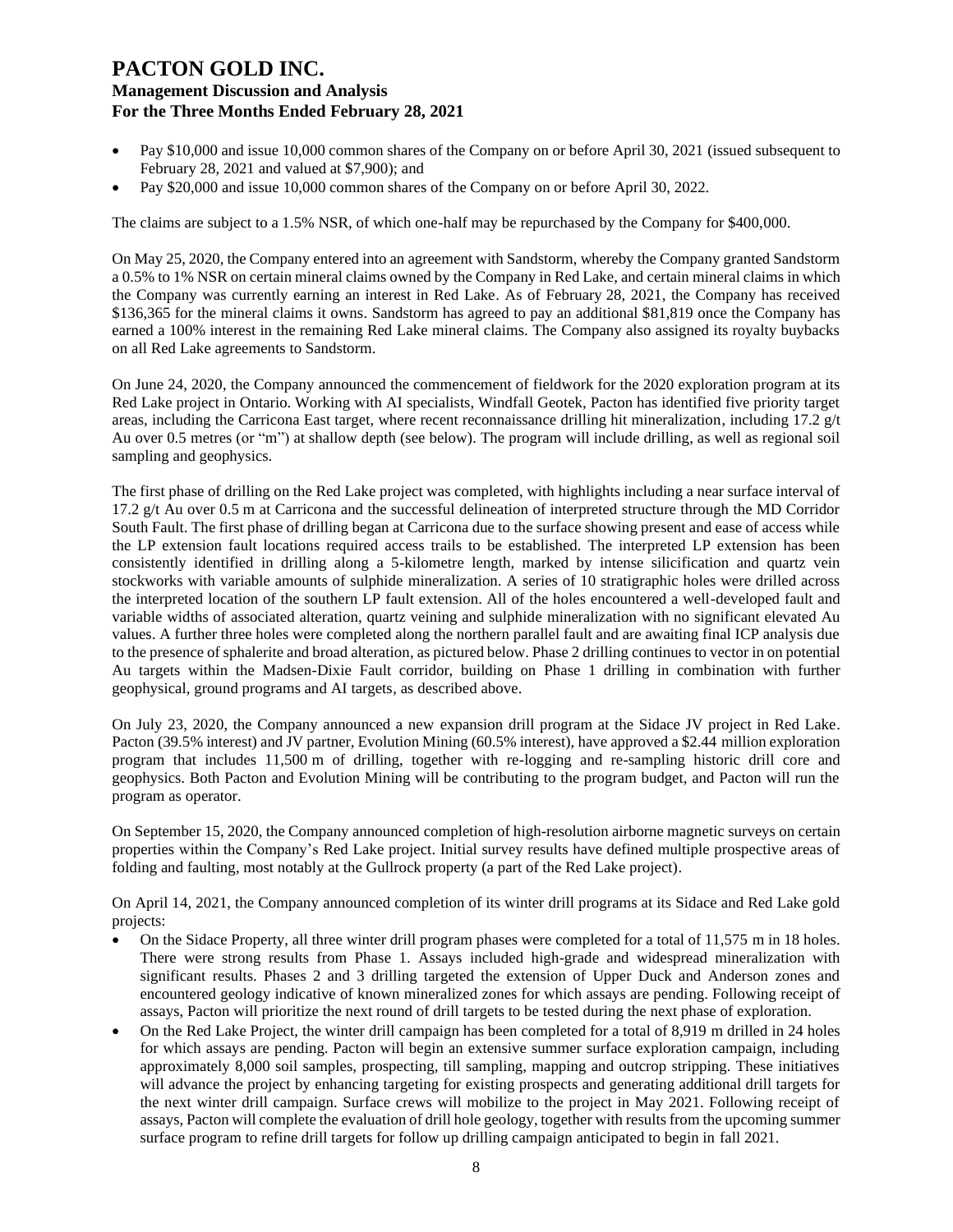## **RESULTS OF OPERATIONS**

### **Three Months Ended February 28, 2021**

During the three months ended February 28, 2021, the Company reported a net loss of \$462,276 (2020 - \$679,316). The Company's loss included expenditures as follows:

- Consulting fees of \$311,474 (2020 \$348,961) were lower due to a decrease in the use of consultants;
- Management fees of \$22,500 (2020 \$22,500) were comparable to the prior period;
- Office and miscellaneous of \$55,875 (2020 \$170,522) decreased due to a decrease in travel expenses compared to the prior year quarter;
- Professional fees of \$67,405 (2020 \$83,922) were lower due to a decrease in legal fees;
- Rent of \$30,000 (2020 \$21,333) increased from the prior period due to an increase in shared office rental rates;
- Shareholder communications and investor relations of \$102,203 (2020 \$197,615) were lower in the current period due to a decrease in services being used and a decrease in promotional activities;
- Transfer agent and filing fees of \$20,203 (2020 \$29,706) decreased due to less filing fees compared to the prior period;
- Part XII.6 tax of \$35,858 (2020 \$16,614) was a result of incurring eligible expenditures later in calendar 2020 for flow-through proceeds renounced under the Look-back Rule in relation to the Company's December 2019 flow-through financing; and
- Other income of \$178,764 (2020 \$205,928) decreased compared to the prior period, as a result of a higher flowthrough premium on the prior year flow-through expenditures.

## **SELECTED ANNUAL INFORMATION**

#### **(\$000s, except loss per share)**

|                                         | November 30,<br>2020 | November 30,<br>2019 | November 30,<br>2018 |
|-----------------------------------------|----------------------|----------------------|----------------------|
| Revenue                                 |                      |                      |                      |
| Net loss                                | (6, 533)             | (10, 674)            | (7,065)              |
| Basic and diluted loss per common share | (0.23)               | (0.72)               | (0.96)               |
| Total assets                            | 21,788               | 12,500               | 9,408                |
| Long-term debt                          |                      |                      |                      |
| Dividends                               |                      |                      |                      |

#### **SUMMARY OF QUARTERLY RESULTS (\$000s, except earnings per share)**

Results for the eight most recently completed quarters are summarized as follows:

| For the periods ending            | February 28,<br>2021 | November 30,<br>2020 | August 31,<br>2020 | May 31,<br>2020 |
|-----------------------------------|----------------------|----------------------|--------------------|-----------------|
| Revenue                           |                      |                      |                    |                 |
| Net loss                          | (462)                | (2,886)              | (2, 448)           | (520)           |
| Basic and diluted loss per common |                      |                      |                    |                 |
| share                             | (0.01)               | (0.09)               | (0.09)             | (0.02)          |
| Total assets                      | 24.509               | 21,788               | 24,088             | 19,173          |
| Non-current financial liabilities |                      |                      |                    |                 |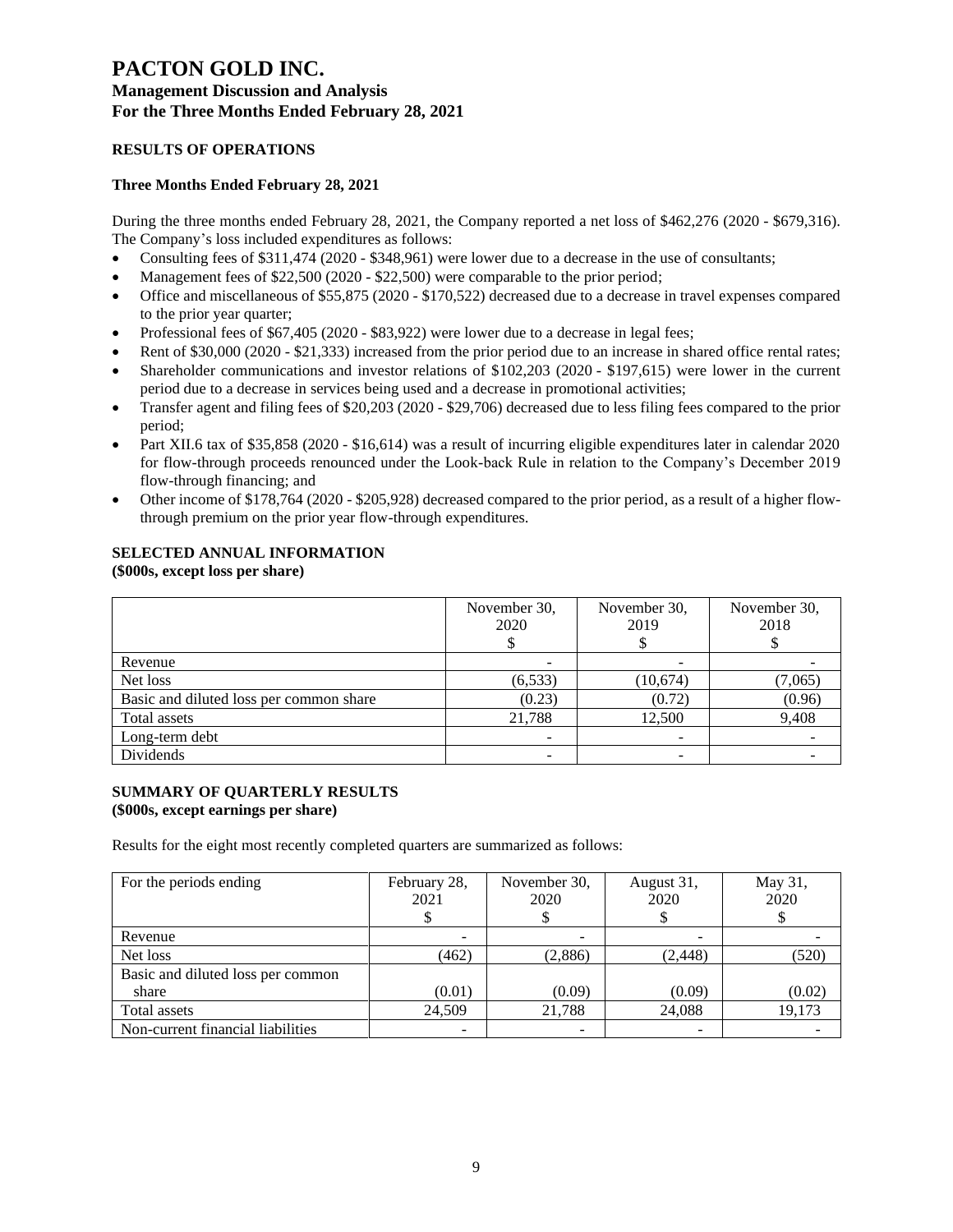# **PACTON GOLD INC.**

## **Management Discussion and Analysis For the Three Months Ended February 28, 2021**

| For the periods ending            | February 29,<br>2020 | November 30,<br>2019 | August 31,<br>2019 | May 31,<br>2019 |
|-----------------------------------|----------------------|----------------------|--------------------|-----------------|
| Revenue                           |                      |                      |                    |                 |
| Net loss                          | (679)                | (7, 379)             | (2,054)            | (644)           |
| Basic and diluted loss per common |                      |                      |                    |                 |
| share                             | (0.03)               | (0.41)               | (0.16)             | (0.05)          |
| Total assets                      | 16,998               | 12.500               | 19.770             | 15,040          |
| Non-current financial liabilities |                      |                      |                    |                 |

## **LIQUIDITY AND CAPITAL RESOURCES**

The Company had cash of \$3,760,248 and working capital of \$5,918,600 at February 28, 2021, compared to \$2,721,339 of cash and \$1,908,492 of working capital at November 30, 2020.

The Company's accounts payable and accrued liabilities at February 28, 2021 were \$617,016 (November 30, 2020 - \$1,029,424).

The Company has taken the following measures to address working capital concerns during the 2020 and 2021 fiscal periods, and as of the date of this MD&A:

- On December 23, 2019 and January 17, 2020, the Company closed a private placement in two tranches. The Company issued 1,322,732 units at a price of \$1.20 per unit for gross proceeds of \$1,587,280. Each unit consists of one common share and one share purchase warrant. Each warrant entitles the holder to acquire one common share at a price of \$1.80 for a period of two years from the date of issuance. The Company also issued 3,173,758 flow-through common shares at a price of \$1.30 per share for gross proceeds of \$4,125,886.
- On June 24, 2020 and July 9, 2020, the Company closed a private placement in two tranches. The Company issued 2,773,000 common shares at a price of \$0.70 per share and 2,856,226 common shares at a price of \$0.70 per share for gross proceeds of \$3,940,458. The Company also issued 1,300,000 flow-through common shares at a price of \$0.77 per share and 2,122,000 flow-through common shares at a price of \$0.79 for gross proceeds of \$2,677,380.
- On December 16, 2020, the Company completed a private placement for gross proceeds of \$3,637,000. The Company issued 1,807,778 units at a price of \$0.90 per unit for gross proceeds of \$1,627,000. Each unit consisted of one common share of the Company and one share purchase warrant. Each warrant entitles the holder to acquire one common share of the Company at an exercise price of \$1.25 for a period of two years. The Company also issued 2,010,000 flow-through common shares at a price of \$1 per share for gross proceeds of \$2,010,000.
- On February 16, 2021, the Company sold a 75% interest in the Arrow Pilbara property and the Yandicoogina and Boodalyerrie property. The Company received \$500,000 and 129,721,250 common shares of Raiden Resources Limited, a company listed on the Australian Securities Exchange (valued at \$2,327,503 based on the trading price on February 19, 2021 and net of their put option value for a six-month hold period). The Company will receive a further \$500,000 by February 16, 2022.

The Company will need to obtain additional financing for working capital purposes and to continue exploration on its exploration and evaluation assets for the 2021 fiscal year.

At February 28, 2021, the Company had a remaining commitment to incur exploration expenditures of \$nil (November 30, 2020 - \$297,143), \$344,347 (November 30, 2020 - \$1,676,380) and \$2,010,000 (November 30, 2020 - \$nil) in relation to its June 2020, July 2020 and December 2020 flow-through share financings, respectively.

## **EVENTS SUBSEQUENT TO FEBRUARY 28, 2021**

On March 1, 2021, the Company issued 50,000 common shares valued at \$9,750 for the Red Lake Project.

On March 3, 2021, the Company entered into amendment agreement to acquire one additional mineral claim for the Red Lake Project through its April 24, 2020 option agreement. As consideration, the Company paid \$500 and issued 30,000 common shares valued at \$22,500.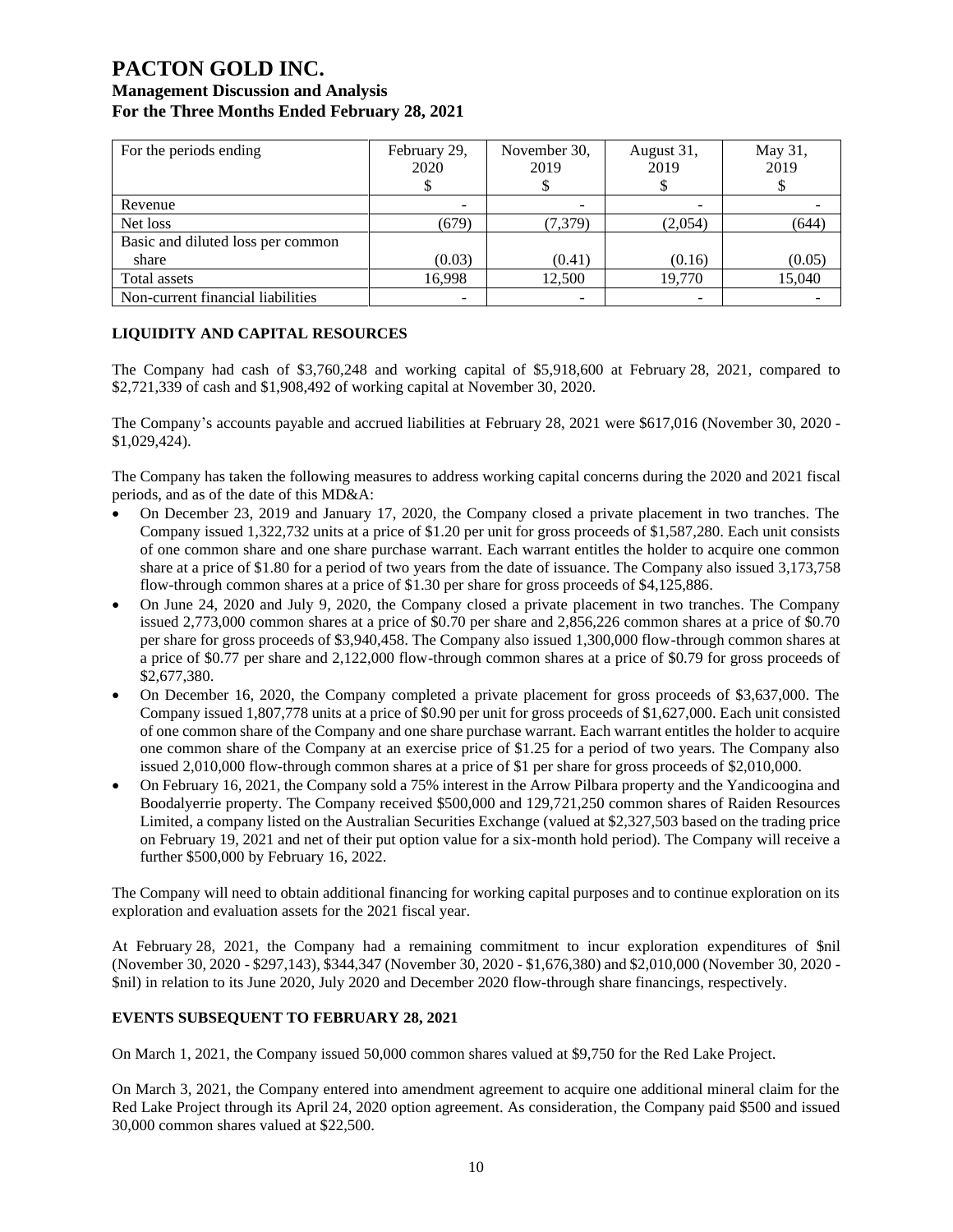On March 19, 2021, the Company paid \$50,000 and issued 50,000 common shares valued at \$10,875 for the Red Lake Project.

On March 29, 2021, the Company issued 100,000 common shares valued at \$79,000 as a finder's fee for the sale of a 75% interest in the Arrow Pilbara property and the Yandicoogina and Boodalyerrie property.

On April 27, 2021, the Company issued 10,000 common shares valued at \$7,900 for the Red Lake Project.

Subsequent to February 28, 2021, the Company entered into an agreement to sell its remaining 25% interest in the Arrow Pilbara property and the Yandicoogina and Boodalyerrie property. The Company will receive AUD \$200,000 and common shares of Raiden valued at AUD \$1,000,000 based on the volume weighted average price of Raiden's common shares over 20 consecutive trading days from execution of the agreement. Raiden may elect for the common shares issued to be subject to a six-month hold period. Also included in the sale is certain equipment owned by the Company. As of April 28, 2021, the agreement had not been completed.

#### **TRANSACTIONS WITH RELATED PARTIES**

These amounts of key management compensation are included in the amounts shown on the condensed consolidated interim statements of comprehensive loss and were incurred in the normal course of operations:

|                         | <b>Three Months</b><br><b>Ended</b> |                          | <b>Three Months</b>      |         |  |
|-------------------------|-------------------------------------|--------------------------|--------------------------|---------|--|
|                         |                                     |                          |                          | Ended   |  |
|                         |                                     | <b>February 28, 2021</b> | <b>February 29, 2020</b> |         |  |
| Short-term compensation |                                     | 244.500                  |                          | 148.500 |  |

Short-term compensation was paid or accrued as follows:

- \$60,000 (2020 \$nil) in consulting fees to a private company controlled by the interim CEO;
- \$22,500 (2020 \$22,500) in management fees to a private company controlled by the previous interim CEO;
- \$27,000 (2020 \$26,000) in professional fees to a private company in which the CFO is a director;
- \$45,000 (2020 \$45,000) in exploration and evaluation assets to a director;
- \$60,000 (2020 \$55,000) in exploration and evaluation assets to a director; and
- \$30,000 (2020 \$nil) in exploration and evaluation assets to a director;

Transactions with related parties are included in the amounts shown on the condensed consolidated interim statements of comprehensive loss:

|                                                                                                                | <b>Three Months</b><br><b>Ended</b><br><b>February 28, 2021</b> | <b>Three Months</b><br><b>Ended</b><br><b>February 29, 2020</b> |        |  |
|----------------------------------------------------------------------------------------------------------------|-----------------------------------------------------------------|-----------------------------------------------------------------|--------|--|
| Related company with a common officer (rent)<br>Related company controlled by officer and director (consulting | 24,000                                                          |                                                                 | 15,000 |  |
| fees and office and miscellaneous)                                                                             | 34,500                                                          |                                                                 | -      |  |

As at February 28, 2021, the Company has outstanding amounts payable to officers and directors of the Company of \$12,950 (November 30, 2020 - \$75,382) for outstanding fees and expenses and \$1,135 (November 30, 2020 - \$1,102) receivable from a company with a common officer for shared expenses. The amounts payable are non-interest-bearing, uncollateralized and repayable on demand.

#### **COMMITMENTS**

See **Liquidity and Capital Resources** for the Company's flow-through share expenditure commitments. **OFF-BALANCE SHEET ARRANGEMENTS**

The Company has not entered into any off-balance sheet arrangements.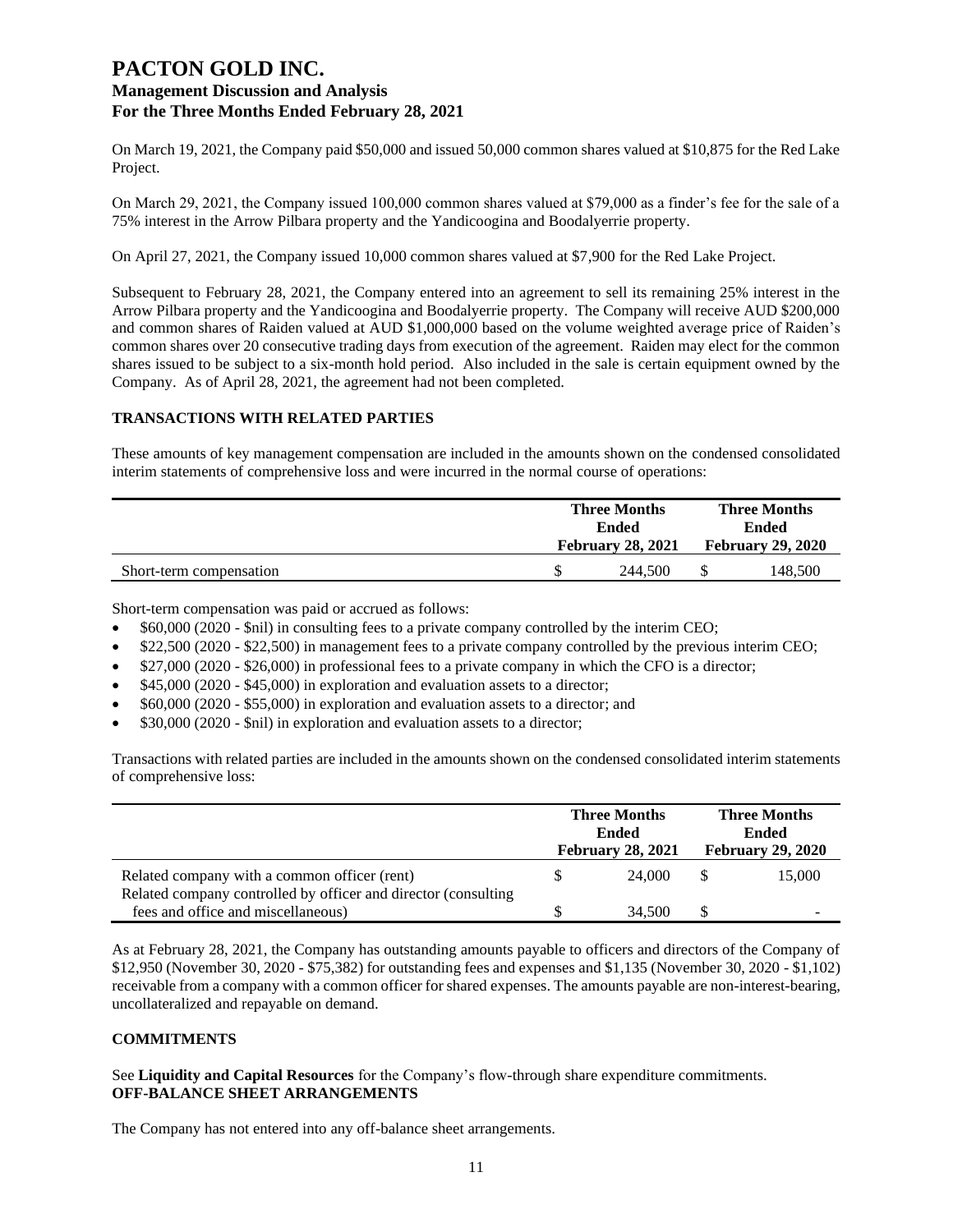### **FINANCIAL INSTRUMENTS**

Financial instruments are agreements between two parties that result in promises to pay or receive cash or equity instruments. The Company classifies its financial instruments as follows: cash and cash equivalents and marketable securities, as fair value through profit or loss; receivables, as amortized cost; and accounts payable and accrued liabilities, as amortized cost. The carrying values of these instruments approximate their fair values due to their short term to maturity.

The following table sets forth the Company's financial assets measured at fair value by level within the fair value hierarchy:

| <b>February 28, 2021</b>  |   | <b>Level 1</b> |    | Level 2 |    |     | Level 3 |   | <b>Total</b> |
|---------------------------|---|----------------|----|---------|----|-----|---------|---|--------------|
| Cash and cash equivalents | S | 3,760,248      | S  |         |    | \$  |         | S | 3,760,248    |
| Marketable securities     |   | 2,303,100      |    |         |    |     |         |   | 2,303,100    |
|                           | S | 6,063,348      | S  |         |    | \$. |         |   | 6,063,348    |
|                           |   |                |    |         |    |     |         |   |              |
| <b>November 30, 2020</b>  |   | <b>Level 1</b> |    | Level 2 |    |     | Level 3 |   | <b>Total</b> |
| Cash and cash equivalents |   | 2,721,339      | \$ |         | ۰. |     |         |   | 2,721,339    |

The Company has exposure to the following risks from its use of financial instruments:

- Credit risk:
- Liquidity risk; and
- Market risk.

### Credit risk

Credit risk is the risk that one party to a financial instrument will cause a financial loss for the other party by failing to discharge an obligation. The Company manages credit risk, in respect of cash, by placing it at major Canadian financial institutions. Included in receivables is \$507,156 (November 30, 2020 - \$271,753) owing from the Canada Revenue Agency and the Australian Taxation Office. The Company has minimal credit risk.

#### Liquidity risk

Liquidity risk is the risk that the Company will not be able to meet its financial obligations as they fall due. The Company's approach to managing liquidity is to ensure, as far as possible, that it will always have sufficient liquid funds to meet its liabilities when due, under both normal and stressed conditions, without incurring unacceptable losses or risking damage to the Company's reputation. The contractual financial liabilities of the Company as of February 28, 2021 equal \$617,016 (November 30, 2020 - \$1,029,424). All of the liabilities presented as accounts payable and accrued liabilities are due within 30 days of February 28, 2021.

### Market risk

Market risk is the risk that changes in market prices, such as foreign exchange rates and interest rates, will affect the Company's income or the value of its holdings of financial instruments. The objective of market risk management is to manage and control market risk exposure within acceptable parameters, while optimizing the return on capital.

*i*) *Currency risk* – Currency risk is the risk that the fair value or future cash flows will fluctuate as a result of changes in foreign exchange rates. The Company has operations in Canada and Australia and incurs operating and exploration expenditures in both currencies. The fluctuation of the Canadian dollar in relation to the AUD will have an impact upon the results of the Company. The Company does not hold substantial funds in a foreign currency, and only a small amount of its accounts payable and accrued liabilities is denominated in AUD. A fluctuation in the exchanges rates between the Canadian and Australian dollars of 10% would result in a \$5,200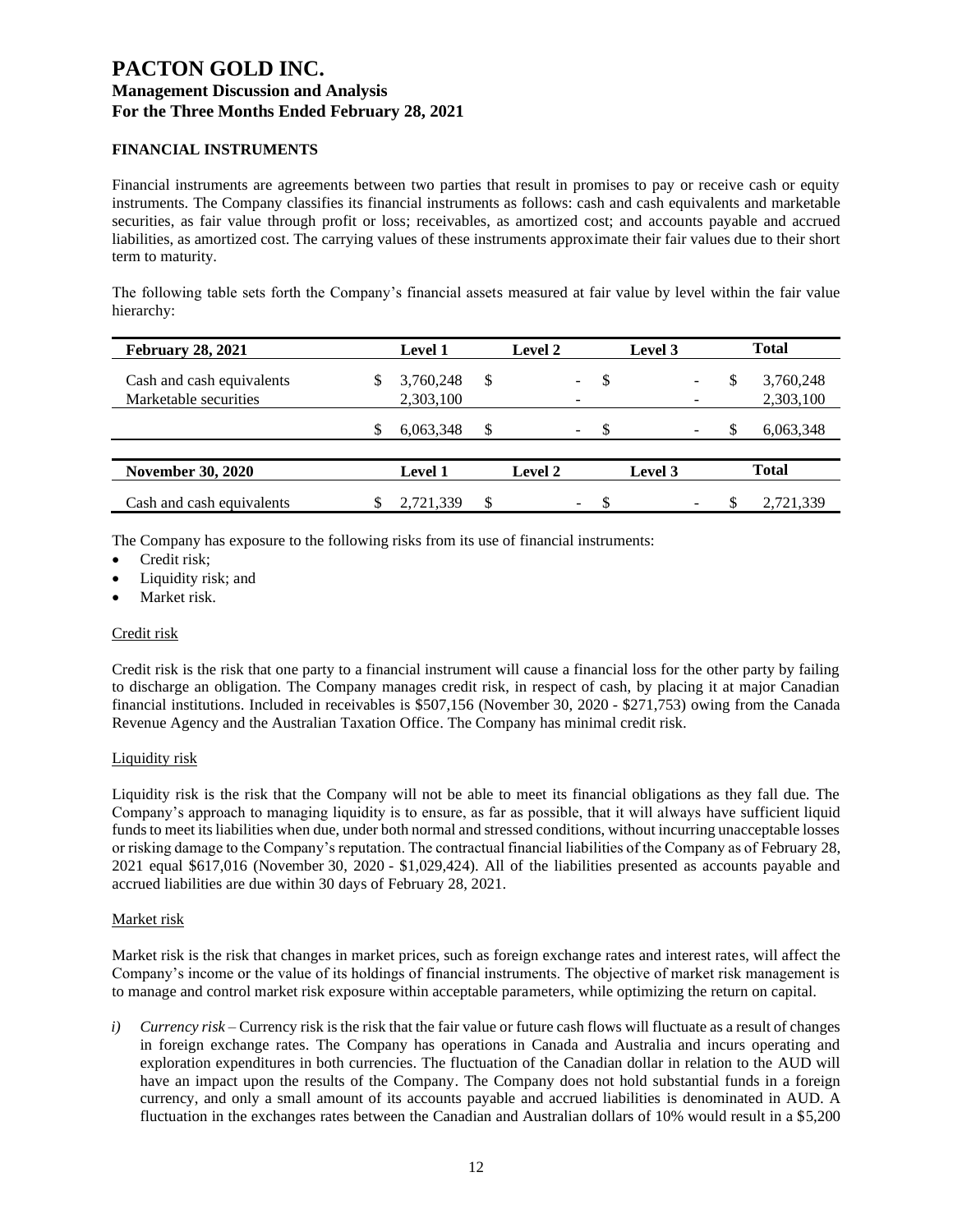change in the Company's cash, \$1,000 change in accounts payable and accrued liabilities and \$569,500 change in other comprehensive income (loss). The Company does not use any techniques to mitigate currency risk.

- *ii) Interest rate risk –* Interest rate risk is the risk that future cash flows will fluctuate as a result of changes in market interest rates. Interest earned on cash is at nominal interest rates, and therefore, the Company does not consider interest rate risk to be significant. The Company has no interest-bearing financial liabilities.
- *iii) Other price risk –* Other price risk is the risk that the fair value or future cash flows of a financial instrument will fluctuate due to changes in market prices, other than those arising from interest rate risk. The Company is exposed price risk on its marketable securities.

#### Capital management

The Company considers its capital to be comprised of shareholders' equity.

The Company manages the capital structure and makes adjustments to it in light of changes in economic conditions and the risk characteristics of the underlying assets. To maintain or adjust the capital structure, the Company may attempt to issue new shares. Although the Company has been successful at raising funds in the past through the issuance of capital stock, it is uncertain whether it will continue this method of financing due to the current difficult market conditions.

In order to facilitate the management of its capital requirements, the Company prepares expenditure budgets that are updated as necessary depending on various factors, including successful capital deployment and general industry conditions.

Management reviews the capital structure on a regular basis to ensure that the above objectives are met. There have been no changes to the Company's approach to capital management during the three months ended February 28, 2021. The Company is not subject to externally imposed capital requirements.

### **RISKS AND UNCERTAINTIES**

The Company, and the securities of the Company, should be considered a highly speculative investment. The following risk factors should be given special consideration when evaluating an investment in any of the Company's securities.

There are a number of outstanding securities and agreements pursuant to which common shares of the Company may be issued in the future. This will result in further dilution to the Company's shareholders.

The Company has a very limited history of operations, is in the early stage of development, and has received no revenues other than insignificant interest revenues following its transition to a mineral exploration and development company. As such, the Company is subject to many risks common to such enterprises. There can be no assurance that the Company will be able to obtain adequate financing in the future or, if available, that the terms of such financing will be favourable. The Company does not anticipate paying any dividends in the near future.

Although the Company has taken steps to verify the title to mineral properties in which it has acquired an interest, no assurance whatsoever can be given that the Company's interests may not be challenged by third parties. If challenged, and if the challenge is sustained, it will have an adverse effect on the business of the Company. Title to mineral properties may be subject to unregistered prior agreements or transfers and may also be affected by undetected defects or the rights of indigenous peoples.

Environmental legislation is becoming increasingly stringent and costs and expenses of regulatory compliance are increasing. The impact of new and future environmental legislation on the Company's operations may cause additional expenses and restrictions. If the restrictions adversely affect the scope of exploration and development on the mineral properties, the potential for production on the properties may be diminished or negated.